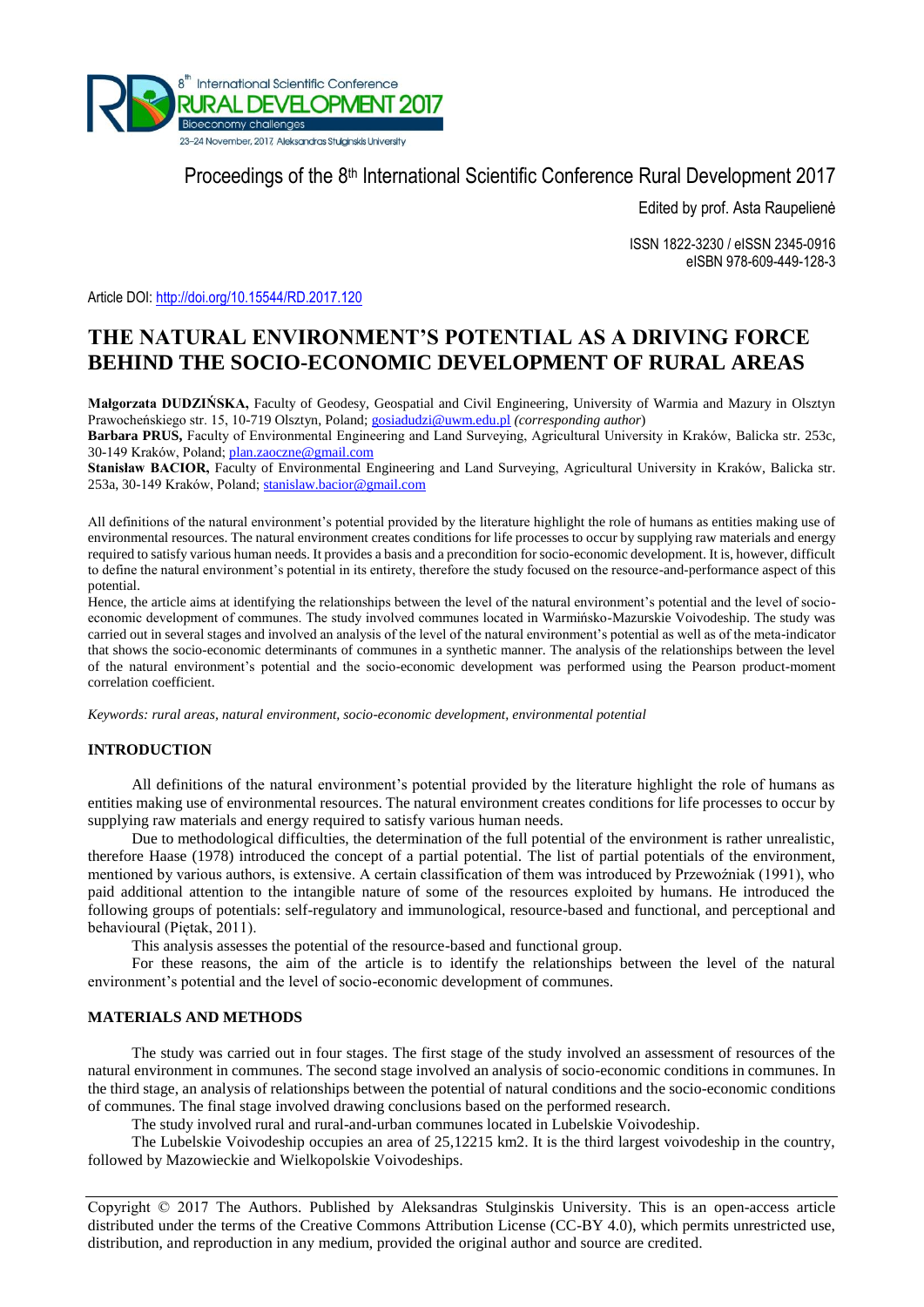The number of population amounts to 2,242 thousand, placing it on the 7th position in the country. The density of population is relatively low – approximately 85 persons per 1 km2. The natural growth index amounts to 0.4. The population of the voivodeship constitutes 5.8% of the residents of Poland.

Rural areas in Lubelskie Voivodeship occupy 24,152 km2, constituting 96.1% of the region.

In the Lubelskie Voivodeship, agriculture is of high importance. It benefits from environmental conditions considerably better than the national average, as suggested by the indicator of valorisation of agricultural production space amounting to 74.1 points (Poland 66.6 points). It is also distinguished by a relatively low level of use of the agricultural production potential (Fotyma, Krasowicz, 2001).

Its agricultural character is proved by the fact that the majority of population inhabits rural areas (villages), 53%, while most of the country inhabitants live in cities (61%). Rural areas are 96.2% of the voivodeship's whole area, and the agriculture is one of the most important parts of its economy (Kopiński, Krasowicz, 2013).

## **RESULTS AND DISCUSION**

#### **Stage I**. **An assessment of the natural environment resource in communes.**

This analysis assesses the potential of the resource-based and functional group.

The factors which, according to Hopfer et al. (1982), should be included in the evaluation, include: the terrain, erosion risk, the patterns of surface water occurrence, water relations in the soil, agricultural suitability of soils, the existing habitats, climate, microclimate, geological conditions, the occurrence of natural resources, aesthetic value of the landscape, accessibility of areas to production and recreational purposes, the presence of architectural and natural monuments, and the state and distribution as well as capacity of built-up areas.

The method of agricultural evaluation of the production space, developed by the team of the Institute of Soil Science and Plant Cultivation in Puławy (Witek, Górski, 1977), involves an assessment of four elements of the natural environment that have a major influence on agricultural production. The following are subject to the assessment: soil quality, climate, terrain, and water relations. Each element is assigned points, and their sum forms the indicator of agricultural evaluation of the production space. The higher the sum of points assigned to a particular area, the highest the quality of the agricultural production conditions for that area.

A slightly different method of assessment of the agricultural potential was suggested by Malinowska (2010). This author distinguished 6 elements (the terrain, soil valuation class, surface formations, agri-climatic conditions, groundwater table depth, the level of soil degradation) evaluating the natural environment, and assigns each of them from 1 to 3 points, respectively. In this method, the sum of points enables an assessment of the degree of a potential in a particular area.

Bielska and Krupińska (2016) used the following to assess the conditions of the natural environment: terrain, accessibility of the water-covered land, the presence of forests, the current use, and the type of parent rock.

Based on a literature review and the analyses conducted, the following were adopted to determine the synthetic indicator of the level of resources of the natural environment: the indicator of evaluation of the quality and agricultural suitability of soils (w1), the indicator of agri-climate evaluation (w2), the indicator of the terrain evaluation (w3), the indicator of water relations evaluation (w4), the indicator of the area of legally protected areas (w5), and the indicator of commune afforestation (w6).

To determine the synthetic indicator of the level of resources of the natural environment, the following formula was applied:

$$
S = \frac{1}{n} \sum_{j=1}^{n} w_{ij}
$$

where:

S - synthetic indicator  $w_{ii}$  – the value of a variable unitarised using formulas n - the number of features

For the stimulants:

$$
W_{ij} = \frac{W_{ij} - \min\{W_{ij}\}}{\max\{W_{ij}\} - \min\{W_{ij}\}}
$$

For the destimulants:

$$
W_{ij} = \frac{\max\{W_{ij}\} - W_{ij}}{\max\{W_{ij}\} - \min\{W_{ij}\}}
$$

Diagrams 1-6 present the distribution of variables w1-w6 in the Lubelskie Voivodeship communes under analysis. On the X-axis, the percentage of the communes under analysis is presented (%). On the Y-axis, the parameters of the analysed variables are shown (points or %).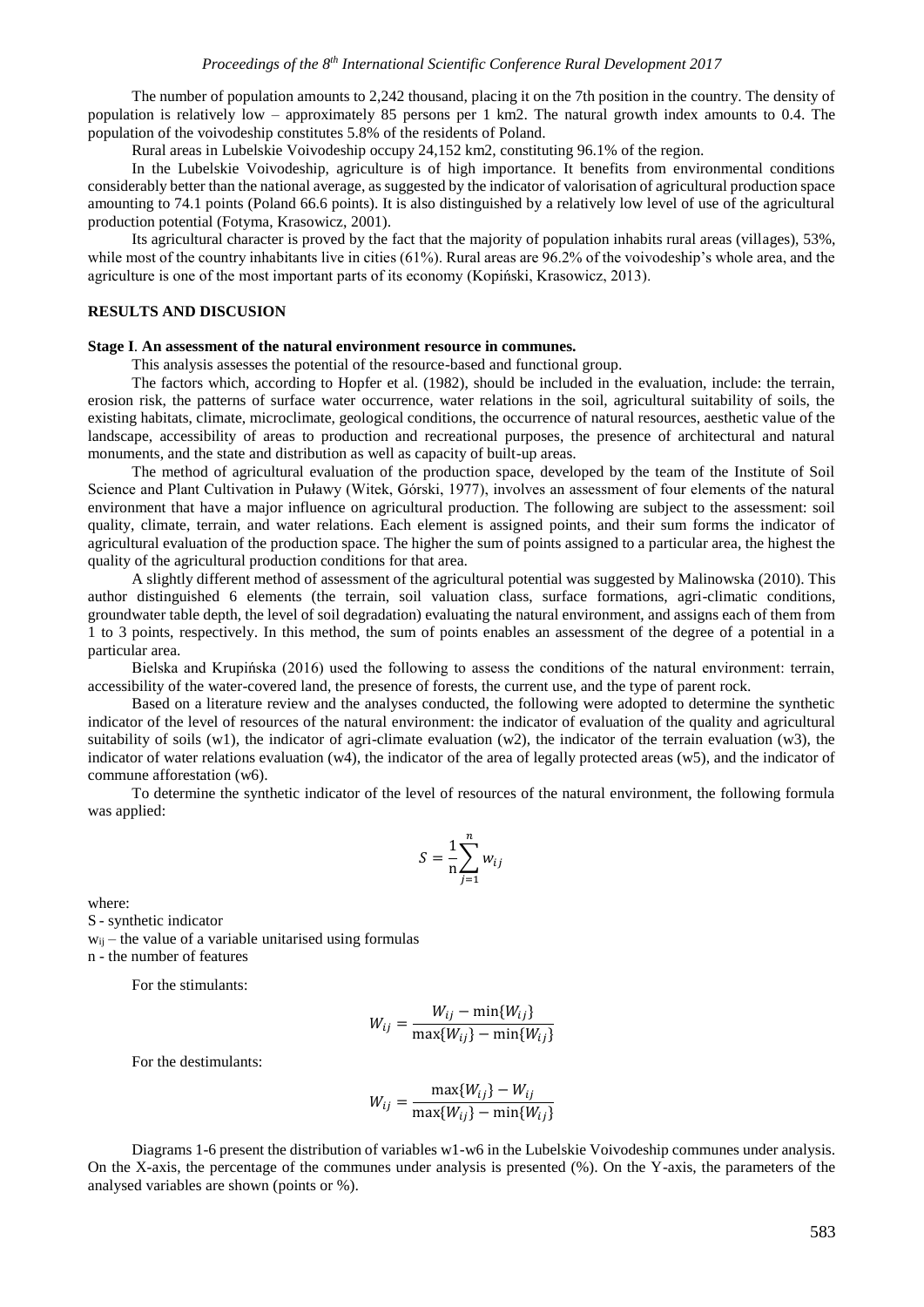

The indicator of evaluation of the quality and agricultural suitability of soils (points)

The indicator of agri-climate evaluation (points)

Figure 1-6. Diagrams of the distribution of variables in the Lubelskie Voivodeship communes under analysis.

A synthetic measure in the form of the indicator of the level of resources of the natural environment was calculated with account taken of the six indicators described above. From a synthetic perspective, the indicator of the potential of natural conditions was most favourable in 19% of communes. Most communes are characterised by a medium potential (36%), and the fewest (only 16%) by a low potential (Fig. 7).



Figure 7. Indicator of the level of resources of the natural environment

# **Stage II. Presents the meta-synthetic indicators characterising socio-economic conditions in the communes of Lubelskie Voivodeship**

The phenomenon of socio-economic development can be described using a large number of variables describing both demographic, social, and economic conditions, and those characterising the condition of the natural environment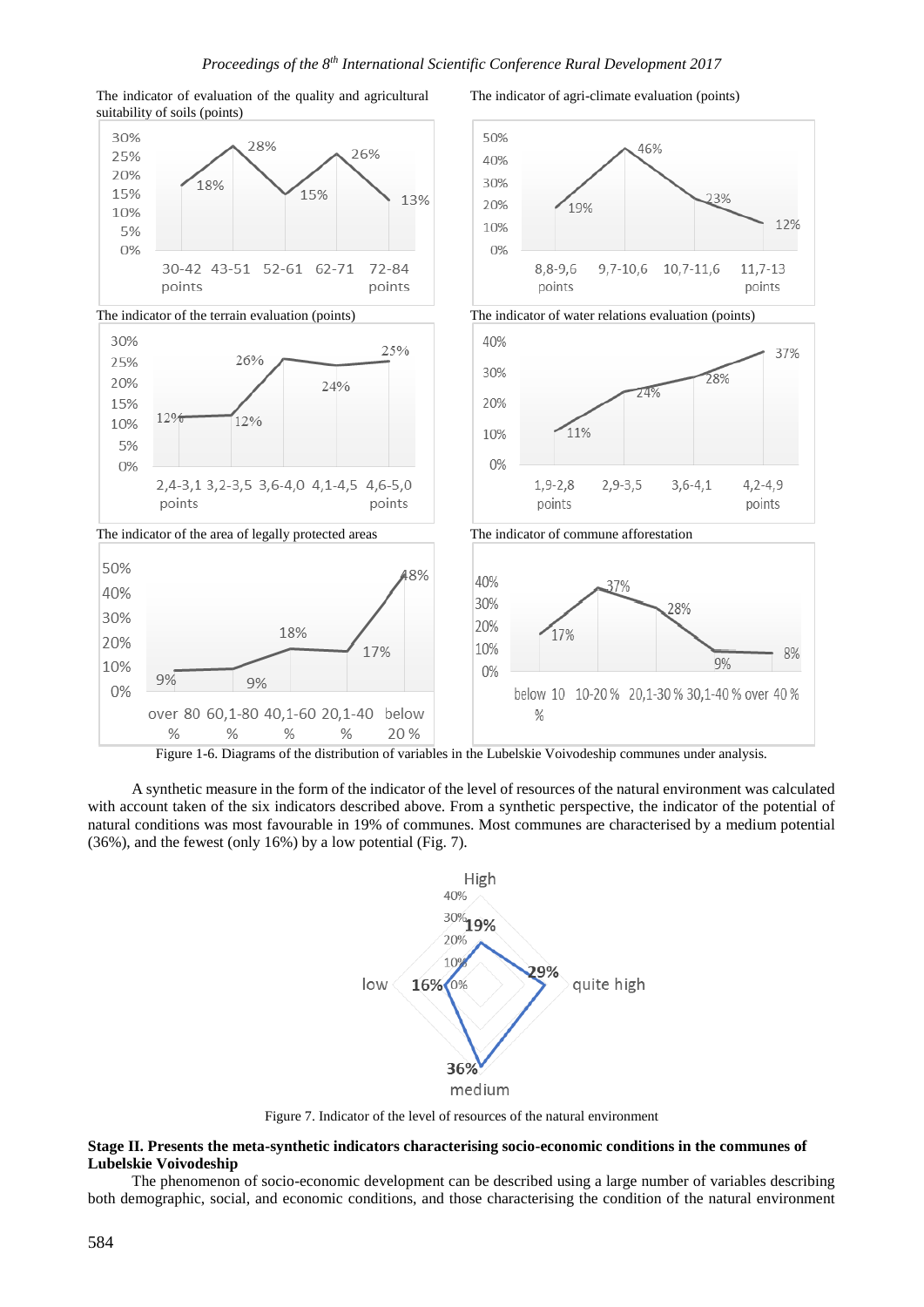### *Proceedings of the 8 th International Scientific Conference Rural Development 2017*

(Grabiński et al., 1983). In order to assess socio-economic phenomena, indicators are required which allow one to draw conclusions concerning the ongoing processes (Nowak, 1990). The selection of indicators for quantitative analyses is determined by the accessibility of data and subjective assessments; however, it should be substantially justified.

The research basis for this study was provided by public statistical data for 193 communes of Lubelskie Voivodeship, made accessible as part of the Bank of Local Data. 11 variables grouped into four information groups were accepted for analyses (Table 1). Additionally, for the years 2010, 2015, variable No 12 was adopted, namely the number of operators in the category A\_01 of Polish Classification of Business Activities from 2007 (agricultural cultivation, animal raising and breeding, hunting). The factors adopted for the study are stimulants in nature, and are indicators of the structure and intensity of phenomena.

| Designation of<br>variable                           | Name of variable                                                                                       |  |  |  |  |  |  |  |
|------------------------------------------------------|--------------------------------------------------------------------------------------------------------|--|--|--|--|--|--|--|
|                                                      | <b>Demographic variables</b>                                                                           |  |  |  |  |  |  |  |
| X1                                                   | Number of population per $1 \text{ km}^2$ (population density)                                         |  |  |  |  |  |  |  |
| X <sub>2</sub>                                       | Number of population at non-productive age per 100 people at productive age                            |  |  |  |  |  |  |  |
| X3                                                   | Number of employed people per 1000 people                                                              |  |  |  |  |  |  |  |
| <b>X4</b>                                            | Contribution of the registered unemployed in the number of population at productive age [%]            |  |  |  |  |  |  |  |
| <b>Economic variables</b>                            |                                                                                                        |  |  |  |  |  |  |  |
| <b>X5</b>                                            | Total income of the budget of a commune per 1 resident in PLN                                          |  |  |  |  |  |  |  |
| X6                                                   | Total expenditures of the budget of a commune per 1 resident in PLN                                    |  |  |  |  |  |  |  |
|                                                      | Variables from the scope of social infrastructure                                                      |  |  |  |  |  |  |  |
| X <sub>7</sub>                                       | Residences commissioned per 1000 residents                                                             |  |  |  |  |  |  |  |
| X8                                                   | Entities in the REGON register                                                                         |  |  |  |  |  |  |  |
| X9                                                   | The number of operators in the category A_01 of Polish Classification of Business Activities from 2007 |  |  |  |  |  |  |  |
| Variables from the scope of technical infrastructure |                                                                                                        |  |  |  |  |  |  |  |
| $\mathbf{X}_{\mathbf{10}}$                           | Percentage of population using water supply utilities                                                  |  |  |  |  |  |  |  |
| $X_{11}$                                             | Percentage of population using sewing utilities                                                        |  |  |  |  |  |  |  |
| X <sub>12</sub>                                      | Percentage of population using sewing utilities                                                        |  |  |  |  |  |  |  |

Table 1. The initial set of variables adopted for the analysis of socio-economic conditions of the communities.

As regards the variables describing socio-economic conditions of the communes, initial analyses already demonstrated that variable  $x_7$ , namely flats provided for use to the population per 1000 inhabitants, and variable  $x_8$ , namely operators in the REGON register, were characterised by the highest variation.

Based on the data of 2015, diagnostic characteristics were selected taking into account the calculated variation coefficients and the Pearson product-moment coefficients (Table 2). A diagnostic characteristic should be typical of a phenomenon under study, and should be characterised by high variation; at the same time, it is recommended that it should be strongly correlated to non-diagnostic characteristics from its information group, and poorly correlated to other characteristics considered to be diagnostic ones (Kolenda, 2009).

A. **high**; to be classified into this group, the communes had to meet the following condition: *(Ri > Ram + s),*

B. **quite high** *(Ram + s >Ri > Ram ),*

C. **medium**  $Ram > Ri > Ram - s$ ),

D. **low**  $(Ram - s > Ri)$ .

Table 2. Matrix of Pearson's coefficients of correlation calculated between variables adopted for the

|                | Demographic variables |                |          | Economic variables |           |          | Variables from the scope of<br>social infrastructure |          |          | Variables from the scope of<br>technical infrastructure |            |            |
|----------------|-----------------------|----------------|----------|--------------------|-----------|----------|------------------------------------------------------|----------|----------|---------------------------------------------------------|------------|------------|
|                | X1                    | X <sub>2</sub> | X3       | <b>X4</b>          | <b>X5</b> | X6       | X7                                                   | X8       | X9       | X10                                                     | <b>X11</b> | <b>X12</b> |
| X1             | 1.000                 | $-0.403$       | 0.159    | $-0.317$           | $-0.237$  | $-0.219$ | 0.378                                                | 0.729    | 0.151    | 0.094                                                   | 0.258      | 0.715      |
| X <sub>2</sub> |                       | 1.000          | $-0.127$ | 0.030              | $-0.001$  | $-0.066$ | $-0.357$                                             | $-0.427$ | $-0.150$ | $-0.023$                                                | $-0.408$   | $-0.353$   |
| X <sub>3</sub> |                       |                | 1.000    | $-0.156$           | 0.323     | 0.295    | 0.301                                                | 0.227    | 0.080    | 0.097                                                   | 0.325      | 0.166      |
| <b>X4</b>      |                       |                |          | 1.000              | 0.097     | 0.077    | $-0.286$                                             | $-0.247$ | $-0.171$ | $-0.188$                                                | $-0.087$   | $-0.275$   |
| X <sub>5</sub> |                       |                |          |                    | 1.000     | 0.909    | 0.092                                                | $-0.215$ | $-0.116$ | 0.090                                                   | 0.113      | $-0.180$   |
| <b>X6</b>      |                       |                |          |                    |           | 1.000    | 0.121                                                | $-0.192$ | $-0.108$ | 0.074                                                   | 0.172      | $-0.177$   |
| X <sub>7</sub> |                       |                |          |                    |           |          | 1.000                                                | 0.448    | 0.152    | 0.125                                                   | 0.117      | 0.385      |
| <b>X8</b>      |                       |                |          |                    |           |          |                                                      | 1.000    | 0.369    | 0.054                                                   | 0.244      | 0.562      |
| X <sub>9</sub> |                       |                |          |                    |           |          |                                                      |          | 1.000    | $-0.229$                                                | $-0.032$   | 0.207      |
| $X_{10}$       |                       |                |          |                    |           |          |                                                      |          |          | 1.000                                                   | 0.268      | $-0.010$   |
| $X_{11}$       |                       |                |          |                    |           |          |                                                      |          |          |                                                         | 1.000      | 0.147      |
| <b>X12</b>     |                       |                |          |                    |           |          |                                                      |          |          |                                                         |            | 1.000      |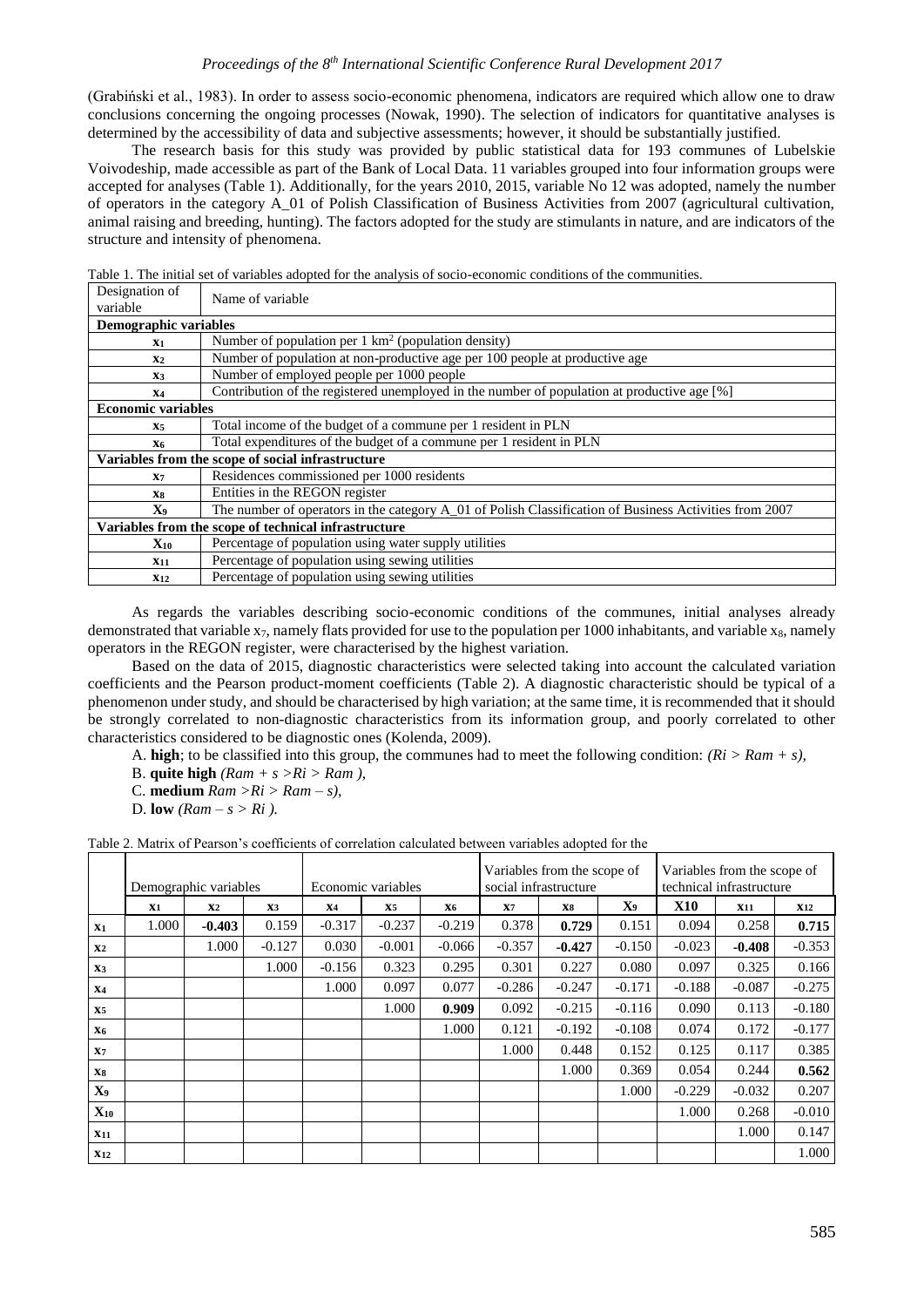With these objectives in mind, the following variables were selected as diagnostic characteristics:  $x_3$  – the number of persons employed per 1000 inhabitants,  $x_6$  – expenditures from the commune budget per 1 inhabitant,  $x_7$  - namely flats provided for use to the population per 1000 inhabitants, and  $x_{11}$  – percentage of population using the sewage system.

Further analyses were performed on selected diagnostic characteristics. Analyses, data as at 2015. Source: own elaboration based on data of the Central Statistical Office.

Diagnostic characteristics were selected from among variables adopted for the analysis. For this purpose, mutual correlations were analysed between variables adopted for the study. Normalisation of diagnostic characteristics was performed by the unitarisation method, with the application of the following formula:

$$
Xi' = \left(\frac{xi - Xmin}{Xmax - Xmin}\right) \quad for \ i = 1, 2, ..., 17
$$
 (1)

where:  $X_i'$  – normalised value of the i-th element of the characteristic X  $X_i$  – value of the i-th element of the characteristic X prior to normalisation

Successively, a reduction in the multi-characteristic space was performed using the method of standardised sums (Grabiński et al., 1983), and then the synthetic meta-indicator presenting the arithmetic mean of the standardised diagnostic characteristics was calculated (Kolenda, 2009), which is presented for the analysed communes in Table 2. The analysed dimensions of the development were divided into four main groups of communes with high, quite high, medium, and low level of development (Ziemiańczyk, 2010). While establishing the groups, the arithmetic mean (*R*am) of the obtained synthetic assessments in separated groups of variables and the indicator of the level of development for all communes was used, as well as the standard deviation (*s*) from the mean, with the assumption that the communes are distinguished by the following levels of development:



Figure 8. Summary of meta-synthetic indicator characterizing socio-economic conditions of communes

From a synthetic perspective, the meta-synthetic indicator characterising socio-economic conditions was most favourable in 13% of communes. Most communes are characterised by a medium potential (45%), and the fewest (only 15%) by a low potential (Fig. 8).

#### **Stage III. In the third stage, an analysis of relationships between the level of the synthetic indicator of resources of the natural environment (S) and the meta-synthetic indicator characterising socio-economic conditions (X) was carried out.**

The relationships was analysed by the determination of the Pearson's correlation coefficients between the obtained values of the indicators and the obtained levels of these potentials.

| Variable          | - -<br>$\Lambda$   | $X$ (level)    |
|-------------------|--------------------|----------------|
| ້                 | ,119835<br>$-0.1.$ | .124649<br>-0. |
| $S(\text{level})$ | $-0.185866$        | $-0.210520$    |

Table 3. Pearson's correlation coefficients

A weak correlation between the level of the synthetic indicator of the potential of natural conditions (S) and the meta-synthetic indicator characterising the socio-economic conditions (X) was obtained (tab. 3).

#### **CONCLUSIONS**

1. In the communes under study, the level of resources of the natural environment varied – 36% of the analysed communes were characterised by a medium potential.